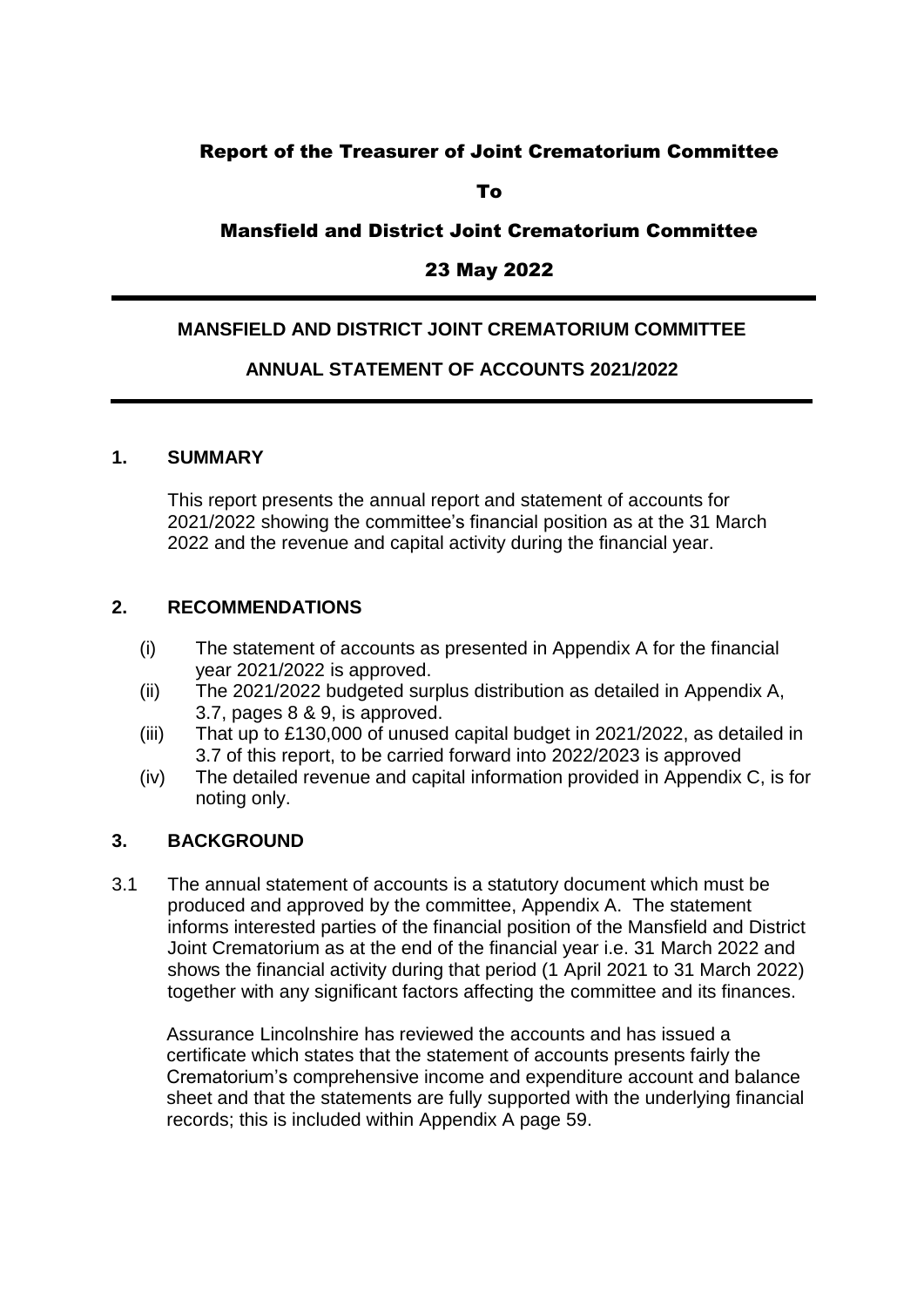- 3.2 The Joint Crematorium Committee is required to produce an annual governance statement, which includes the future actions required on internal control issues; this is included within Appendix A pages 47-58.
- 3.3 The actuary report produced by Barnett Waddingham is included within Appendix B. The actuary is instructed by Nottinghamshire County Council, the administering authority to the Nottinghamshire County Council Pension Fund, to undertake pension expense calculations in respect of pension benefits provided by the Local Government Pension Scheme to employees of Mansfield and District Joint Crematorium as at 31 March 2022.
- 3.5 The statement of accounts for the year ending 31 March 2022 have been prepared in accordance with the latest Code of Practice on Local Authority Accounting in order to provide the necessary detail for subsequent consolidation into the accounts of the constituent authorities. The format reflects the requirements of the Code of Practice in Local Authority Accounting in the United Kingdom 2021/2022 and the Service Accounting Code of Practice published by Chartered Institute of Public Finance and Accounting (CIPFA). This is supported by the International Financial Reporting Standards (IFRS).
- 3.6 A detailed revenue and capital financial information table for 2021/2022 is included within Appendix C.
- 3.7 The capital budgets for 2021/2022 were £722,914 under spent as detailed in Appendix A, 3.8.1, table 4 page 10. Capital works have been identified for completion in 2022/2023 to meet current operational and health and safety requirements, as detailed in the Operations Update Report 23 May 2022. It is recommended that up to £130,000 of the unused capital budget in 2021/2022 is carried forward into 2022/2023 to finance these works.

## **4. OPTIONS AVAILABLE**

4.1 The preferred option available is for the Committee to approve the Statement of Accounts.

Members of the Committee could choose not to approve the Statement of Accounts or request amendments to the contents therein. The three constituent Councils are aiming to close down their accounts as close as possible to the original 31<sup>st</sup> May deadline, and approved Crematorium accounts are required for all three authorities to achieve this deadline.

## **5. RISK ASSESSMENT OF RECOMMENDATIONS AND OPTIONS**

| <b>Risk</b>                                         | <b>Risk</b><br><b>Risk Assessment</b><br>Level                                                                                  |     | <b>Risk Management</b>                                                                        |
|-----------------------------------------------------|---------------------------------------------------------------------------------------------------------------------------------|-----|-----------------------------------------------------------------------------------------------|
| The statement is<br>not approved by 31<br>May 2022. | Member authorities will be<br>unable to complete their<br>accounts by 31 <sup>st</sup> May 2022<br>without crematorium figures, | Low | Ensure that the date<br>set for Members of the<br>Committee to consider<br>this report is met |